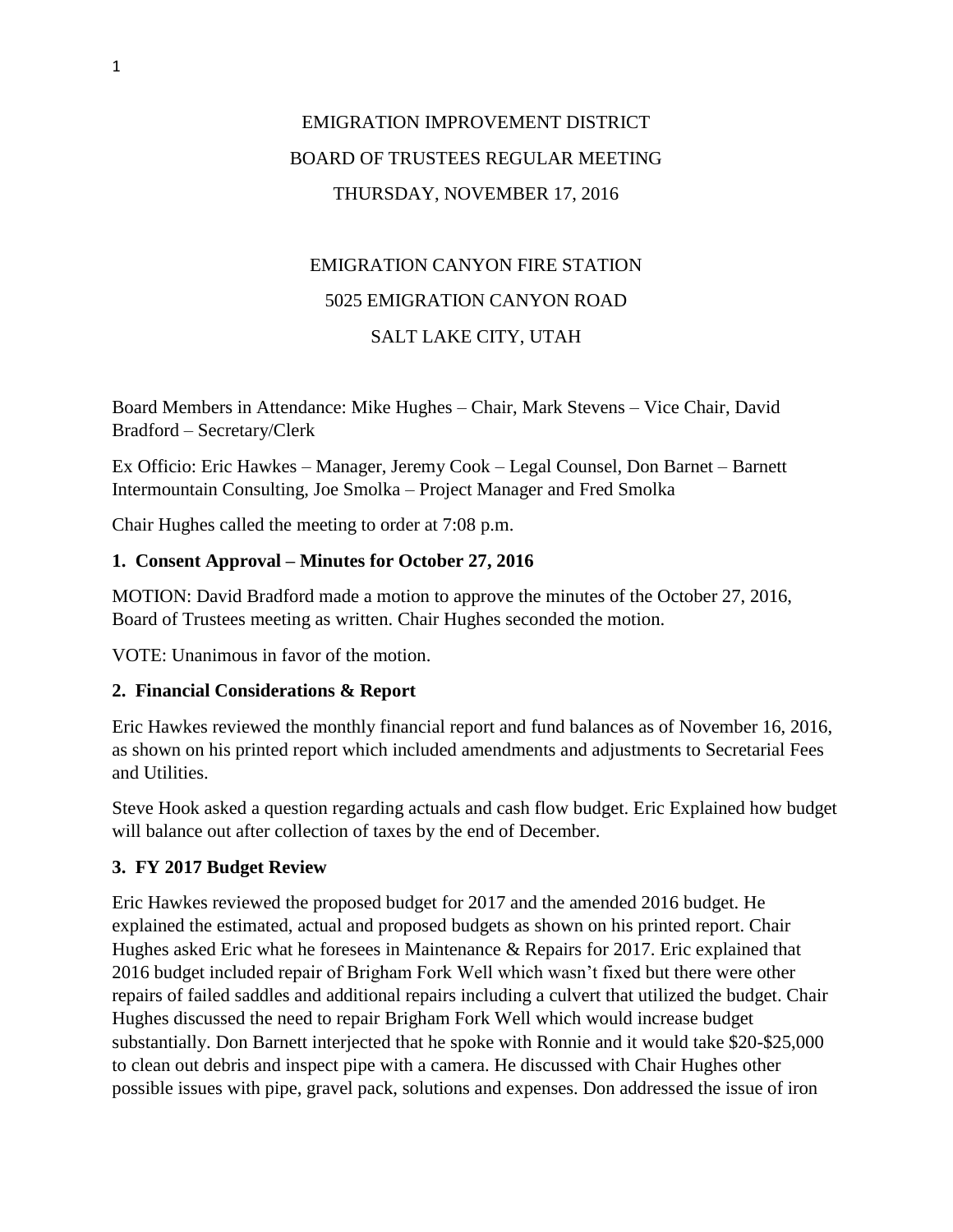bacteria and possible \$5-\$7,000 treatment using chemical solution of energized water to solve contamination problem. Other ideas were discussed to replace plug at -1,200 to -720 feet to save the well. Chair Hughes talked about past expenses and advocated to increase Maintenance & Repairs budget.

Steve Hook talked about cash balance and asked if district could obtain additional funds if Brigham Fork repairs required more money than available. Chair Hughes stated that he could answer that question later.

Eric pointed out depreciation schedule which included new well and its adjustments. Chair Hughes stated that district has a revenue problem. Jeremy Cook reported that district will get at least \$30,000 from lawsuit to put back into the budget. Eric mentioned an additional \$33,000. Chair Hughes continued discussion regarding Brigham Fork Well with Don Barnett. Other ideas, possible problems and scenarios were addressed extensively. Jeremy Cook interjected an idea to place a screen at the point of the gravel which would allow for pumping water without sediment. Don Barnett discussed different options and costs. Chair Hughes proposed to increase Maintenance & Repairs budget to \$250.000 to get Brigham Fork Well back online. David Bradford asked if remainder in budget would be enough to start working on Brigham Fork Well this year and Don thought it would be and he further explained chemical process.

Steve Hook asked question regarding debt covenant issues and budget loss. Chair Hughes didn't know the answer but stated he would find out. Eric said he would check the covenants/bond. Jeremy Cook said it isn't a matter of showing a loss but a percentage to keep in reserve.

Jeremy Cook asked Don Barnett question concerning wells, production and survival issues if they go down. Eric, Don and Chair Hughes explained pumping, recovery process and need for wells to be recharged. Chair Hughes told Don to schedule work early in the spring. Don referenced water sample taken by Larry Hall but Eric explained it wasn't gathered properly and must be resent.

Steve Hook asked if budget is approved by the State and inquired about the Legal Fees budget. Eric explained that the budget hearing is next month. Steve suggested that Eric simplify his budget proposal and not include pennies to make his presentation easier. Chair Hughes stated that he was good with the budget. Jeremy Cook commented that the budget for Legal Fees was adequate.

Chair Hughes asked Eric about the bill from the Fire Department. Eric replied that he wasn't sure of the amount but the Fire Department wants all the fire hydrants raised because they are too close to the ground. Chair Hughes talked about obtaining a hydraulic hammer and its cost. Joe Smolka addressed the need to exercise all fire hydrants and maintenance. He also talked about replacing valve at Little Tree and some other necessary minor maintenance, replacing concrete collars. Eric pointed out in the budget that there is more water usage revenue, additional connections, surcharge and impact fees from new building. David Bradford asked about obtaining a repair bond but Jeremy Cook informed everyone that the bond process is very expensive. Chair Hughes noted the need to look at revenue. Mark Stevens mentioned a special assessment might be necessary. Chair Hughes stated that the worst-case scenario would be to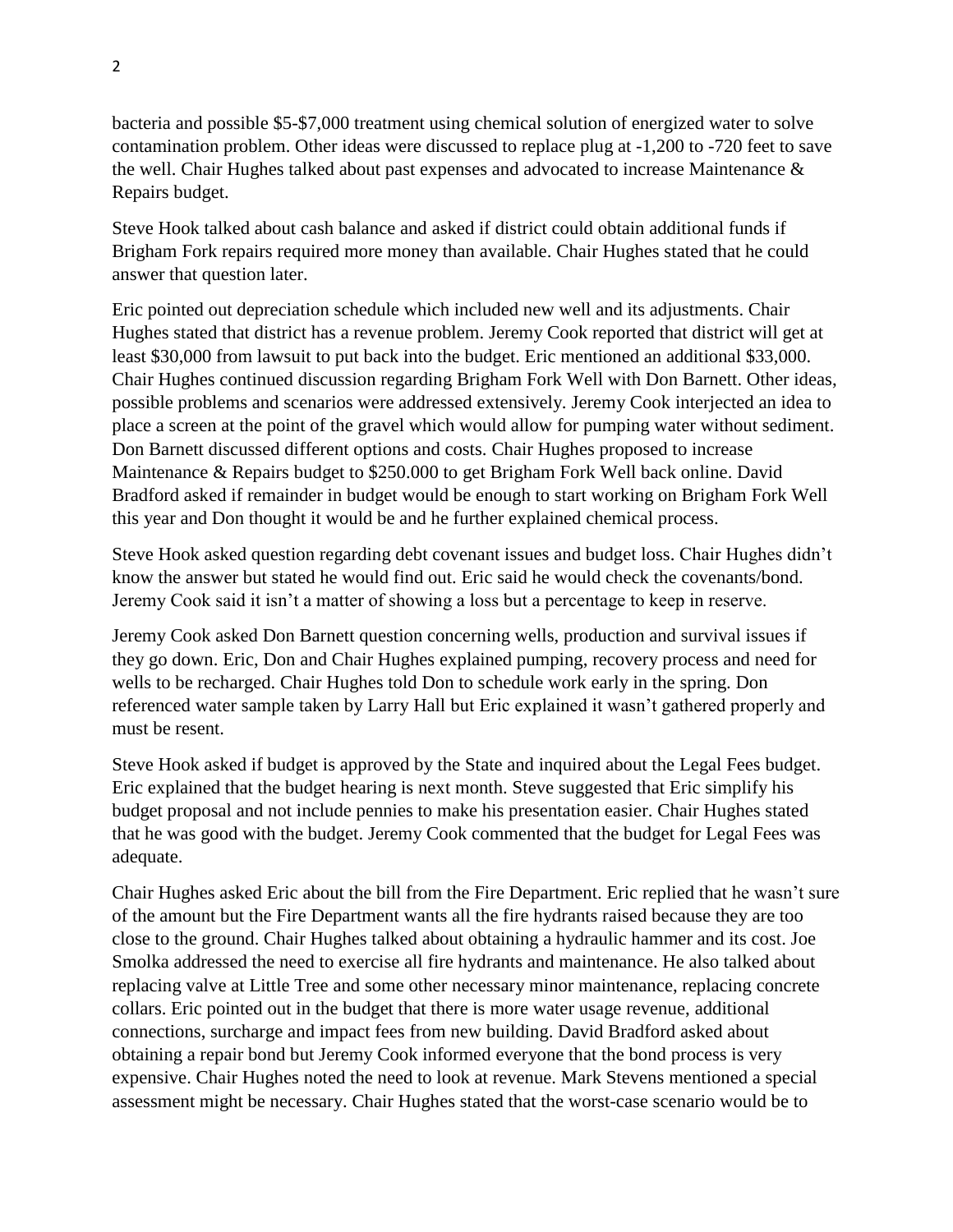increase rates. Jeremy Cook stated that the only way to increase revenue would be to raise user fees. Joe interjected that when rates were increased before, water usage went down. David Bradford spoke about some issues being resolved after the lawsuit is over. Chair Hughes restated that he was good with the budget the way it is and David Bradford agreed.

## **4. 2017 – Trustee Meeting Schedule**

Eric Hawkes talked about the board meetings set for every third Thursday except for November and December. Chair Hughes mentioned that it doesn't always work out but it was fine to attempt same board meeting schedule for 2017.

### **5. Water Levels Report**

Don Barnett discussed the system well levels and consumption report as seen on his monthly printed graphs. Chair Hughes mentioned that temperature affects the water levels. Don added that rain also affects water usage. He reported that there were basically no changes to levels of monitoring wells after comparing data from the past 15 years. Don informed that monitoring well levels trend with the flow of the creek. He asked Eric Hawkes when he would take new measurements. Eric stated that he will take measurements in the spring. Chair Hughes asked for information regarding the Owl Meadow Property. Eric replied that he thought project got funded which was confirmed by the visiting public. Chair Hughes asked about district's easement. Eric stated that it was recorded. Jeremy Cook interjected that access to the well would also be granted in the easement.

#### **6. Visiting Public**

Kathy Christensen requested results from water tests to be posted on EID website for her water study, particularly pH levels. Eric answered that he could post the results but she could also look at the water quality. Chair Hughes interjected that the hardness of the water will tell you the pH level, hardness indicates calcium which would be alkaline. Eric reported that water results stay relatively consistent from year to year

David Steed asked a question regarding tracking of overall water balance, volume verses availability. Don Barnett attempted to explain using his data. Chair Hughes interjected that canyon has an interesting geology. He explained that the process in the canyon is fleeting. Don reported that 3 of the wells draw down and replenish in the spring except for the largest well. He commented that peak daily demand and instantaneous capacity might reflect more of the information David Steed is looking for. Chair Hughes thanked the public for attending and informed them regarding the upcoming work session.

#### **7. Work Session**

Jeremy Cook discussed the Utah Law requirement (yearly) of board member training for public and open meetings as written in his handout. He went over each section meticulously defining rules and regulations pertaining to each meeting including emergency meetings, work meetings, written/posted minutes and recordings. Jeremy explained violations of closed meetings are a Class B Misdemeanor. David Bradford asked Jeremy if district was deficient in any area.